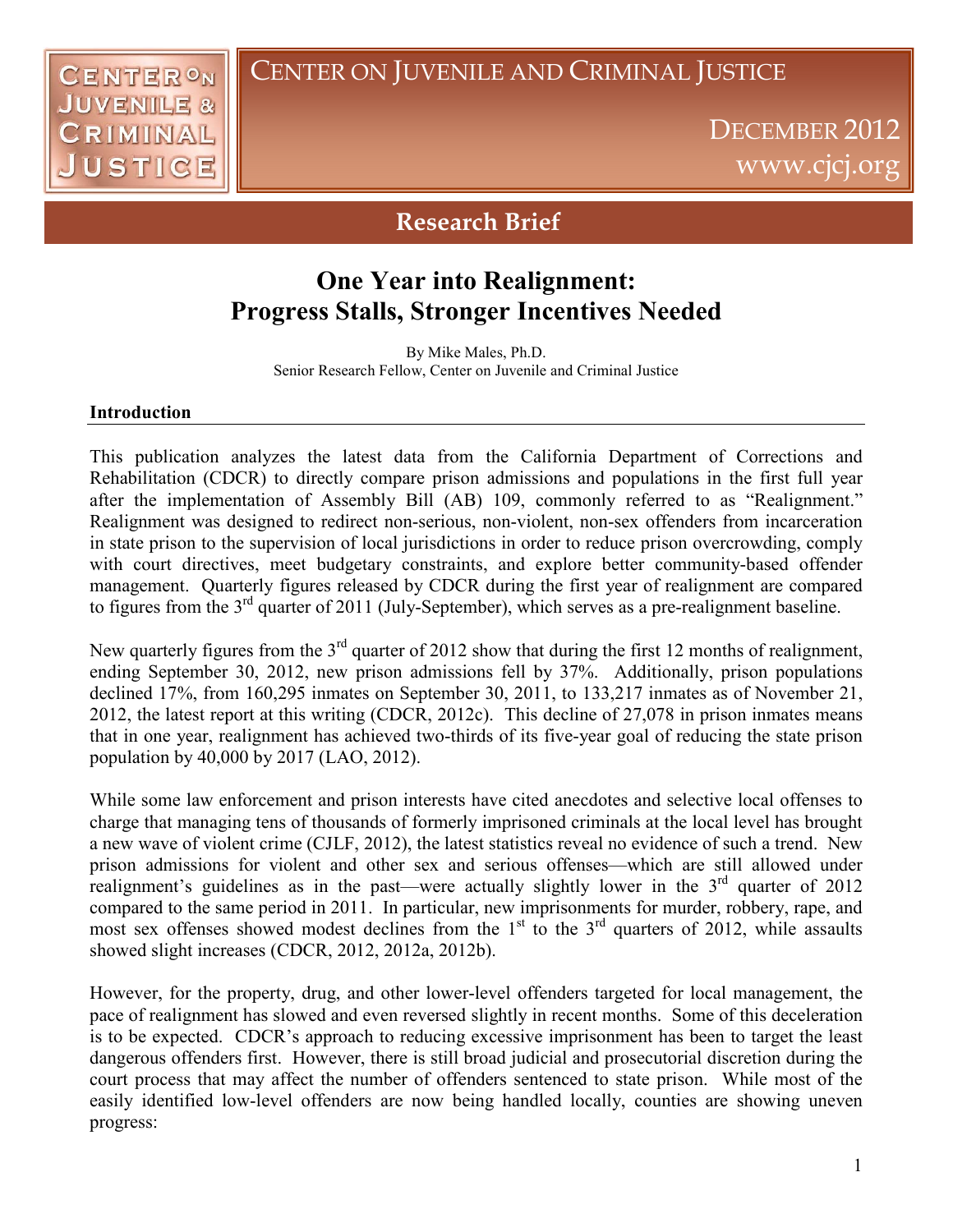- 20 counties, led by San Francisco, San Mateo, Santa Clara, Orange, and Ventura, are continuing to realign greater proportions of their AB 109 offenders and are achieving low imprisonment levels.
- 26 counties have either decreased formerly high imprisonment rates substantially (such as Kern, Tulare, and Los Angeles), or have continued to reduce formerly low imprisonment rates at a slower than average pace (such as Alameda, Contra Costa, and San Diego). Some of these counties experienced increases in new prison admissions in the  $3<sup>rd</sup>$  quarter of 2012. These may reflect temporary adjustments rather than long-term trends.
- 12 counties led by San Joaquin, Stanislaus, Sacramento, and Kings are continuing to maintain high rates of imprisonment despite realignment mandates. Many of these counties continue to commit large numbers of lower-level drug and property offenders to state prison.

The county-by-county divergence in prison admissions, prison populations, and realignment progress is widening. For example, before realignment, San Joaquin County's new admissions rate per county resident was double that of San Francisco; after a year of realignment, that gap has risen to over 5-fold. Even as 50 of the state's 58 counties show reductions in imprisonments under realignment, addressing the growing disparity in imprisonment rates among counties is likely to require legislative and administrative tightening of prison admission eligibility standards.

## **The slowing pace of Realignment**

Table 1 shows the pace of reductions in prison populations, which were falling by an average of more than 100 inmates every day during the first 6 months of realignment (through March 31, 2012), then slowed to 44 per day in the  $2<sup>nd</sup>$  quarter and 19 per day in the  $3<sup>rd</sup>$  quarter of 2012. In the most recent partial-quarter as of this writing (through November 21, 2012), the prison population actually increased slightly (CDCR, 2012, 2012a, 2012b, 2012c).

A similar trend is evident for new admissions to prison. After large declines in the first 6 months of realignment, new admissions rose slightly in the following 6 months.

|                          | Prison     | New felon  | Average daily change |                |
|--------------------------|------------|------------|----------------------|----------------|
| Quarter:                 | population | admissions | Prison population    | New admissions |
| Pre-realignment baseline | 160,295    | 13,614     | baseline             | baseline       |
| 2011 Q4                  | 148,807    | 8,855      | $-124.9$             | $-51.7$        |
| 2012 Q1                  | 138,903    | 8,046      | $-108.8$             | $-8.9$         |
| 2012 Q2                  | 134,901    | 8,352      | $-44.0$              | $+3.4$         |
| 2012 Q3                  | 133,147    | 8,649      | $-19.1$              | $+3.2$         |
| 2012 Q4 - November 21    | 133,217    | n/a        | $+1.6$               | n/a            |

**Table 1. Changes in new prison admissions and total prison populations in the post-realignment period** 

Sources: CDCR , 2012b, 2012c.

The greatest reductions in new prison admissions and prison populations occurred in the  $1<sup>st</sup>$  quarter of 2012. During that quarter, local jurisdictions sent 8,046 felons to state prison, down sharply from the 13,614 newly imprisoned felons in the pre-realignment baseline (Table 1). However, from early 2012, new prison admissions rose to 8,649 in the third quarter. Why did admissions reverse and begin to rise again?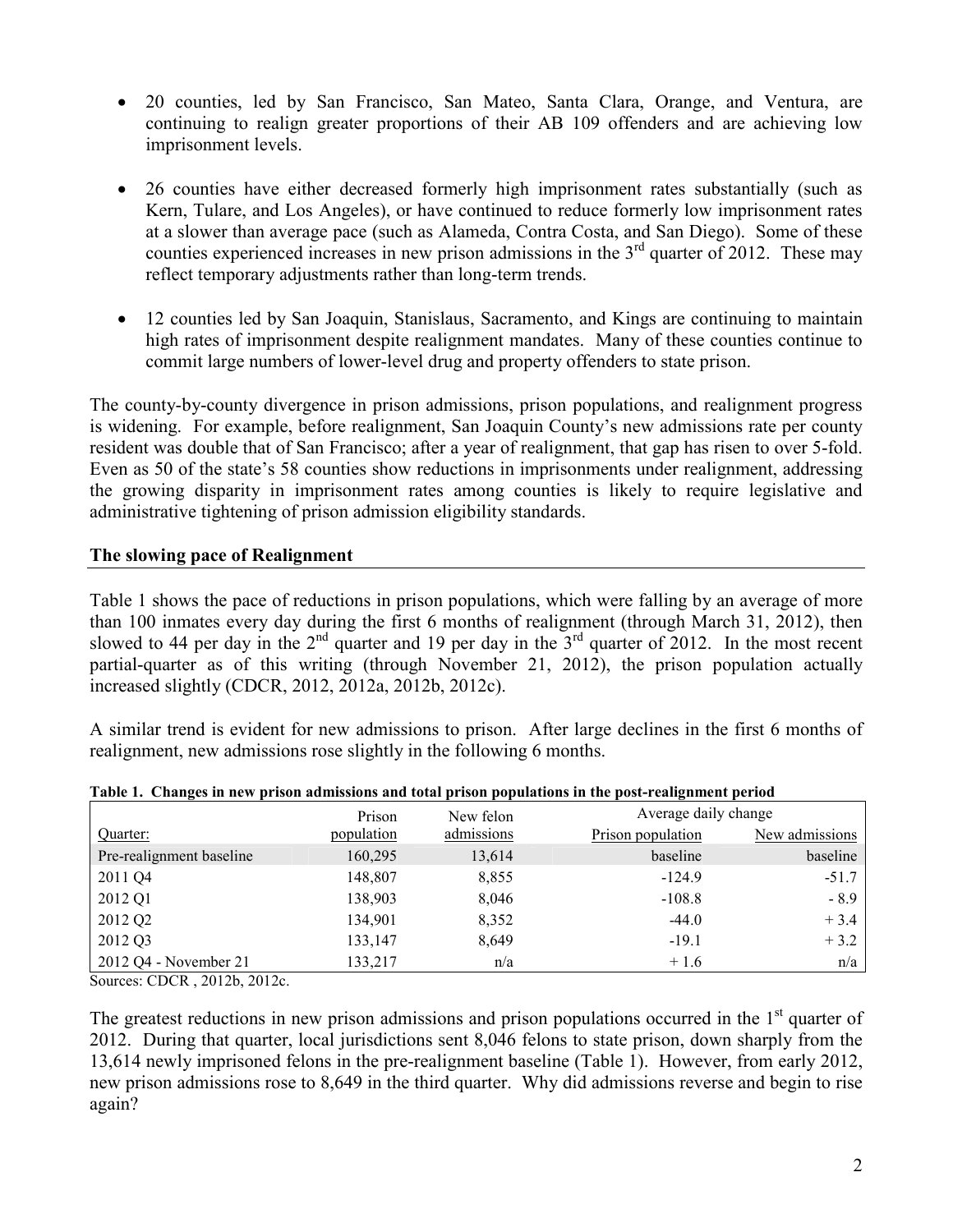A slowing in the pace of realignment was predictable. Within the first 6 months, most counties had identified the most obvious lowest-level offenders to realign and were managing them locally instead of sending them to state prison (see also LAO, 2012). The proportion of new prison admissions sentenced for a non-violent offense decreased from 70% in the baseline quarter to 50% by mid-2012, and the proportion of non-violent inmates in prison fell from 42% in June 2011 to 32% in June 2012 (CDCR, 2012, 2012a).

Given the fiscal and other incentives for local jurisdictions to send offenders to prison where state taxpayers are responsible for the cost, there is evidence that legislative and regulatory tightening of standards may be necessary to counter renewed efforts by some counties to continue sending lowlevel, non-violent offenders to prison. An offense and county-by-county analysis pinpoints some of the issues stalling realignment.

### **Changes in new admissions by offense**

One key analysis concerns imprisonments by offense. Table 2 compares new admissions by offense category, detailed by offense group.

|                                   | гарк 2. Спандс ні пем рітэріі айннэзірнэ ру отіснэс, реготе ани атісі теандінісігі<br>Change: |             |             |            | New admissions |  |
|-----------------------------------|-----------------------------------------------------------------------------------------------|-------------|-------------|------------|----------------|--|
|                                   | 2012 Q3 vs.                                                                                   | 2012 Q3 vs. | 2012 Q1 vs. |            |                |  |
| Offense category and group        | baseline                                                                                      | 2012 Q1     | baseline    | 2012 Q3    | baseline       |  |
| <b>Violent offenses</b>           | $+0\%$                                                                                        | $+2\%$      | $-1\%$      | 4,054      | 4,039          |  |
| Murder/non-negligent manslaughter | $+0\%$                                                                                        | $-1\%$      | $+1\%$      | 284        | 283            |  |
| Robbery                           | $+7%$                                                                                         | $-1\%$      | $+8%$       | 928        | 867            |  |
| Assault with a deadly weapon      | $-5%$                                                                                         | $+7%$       | $-11\%$     | 859        | 901            |  |
| Assault, other                    | $-5%$                                                                                         | $+1\%$      | $+4%$       | 1,197      | 1,144          |  |
| Rape                              | $+2\%$                                                                                        | $-32%$      | $+50%$      | 47         | 46             |  |
| Lewd act with a child             | $-10%$                                                                                        | $-2\%$      | $-8%$       | 332        | 367            |  |
| All other sex offenses            | $-4%$                                                                                         | 12%         | $-15%$      | 317        | 330            |  |
| Other violent offenses            | $-11\%$                                                                                       | $-1\%$      | $-10%$      | 90         | 101            |  |
| <b>Property offenses</b>          | $-56%$                                                                                        | $+11\%$     | $-60%$      | 1,921      | 4,331          |  |
| Burglary (felony)                 | $+11\%$                                                                                       | $+11\%$     | $+0\%$      | 656        | 589            |  |
| Motor vehicle theft               | $-64%$                                                                                        | $+18%$      | $-70%$      | 230        | 640            |  |
| All other property offenses       | $-67%$                                                                                        | $+6%$       | $-69%$      | 1,076      | 3,142          |  |
| <b>Drug offenses</b>              | $-65%$                                                                                        | $+17%$      | $-70%$      | 1,190      | 3,358          |  |
| Drug sale/felony (non-marijuana)  | $-73%$                                                                                        | $+9%$       | $-75%$      | 424        | 1,565          |  |
| Possession drugs (non marijuana)  | $-56%$                                                                                        | $+23%$      | $-65%$      | 695        | 1,590          |  |
| Marijuana (felony)                | $-63%$                                                                                        | $+13%$      | $-67%$      | 63         | 171            |  |
| Marijuana/hashish (possession)    | $-75%$                                                                                        | $+14%$      | $-78%$      | 8          | 32             |  |
| <b>Other offenses</b>             | $-20%$                                                                                        | $+13%$      | $-31%$      | 1,484      | 1,866          |  |
| Weapons                           | $-17%$                                                                                        | $+14%$      | $-27%$      | 758        | 913            |  |
| <b>DWI</b>                        | $-44%$                                                                                        | $+4%$       | $-46%$      | 222        | 393            |  |
| All other offenses                | $-13%$                                                                                        | $+17%$      | $-26%$      | <u>504</u> | 580            |  |
| All offenses                      | $-36%$                                                                                        | $+7%$       | $-41%$      | 8,649      | 13,614         |  |

**Table 2. Change in new prison admissions by offense, before and after realignment** 

Sources: CDCR, 2012, 2012a.

There is no evidence that realignment is fostering an elevation in violent crime. Local jurisdictions maintain the ability to commit violent and serious felons to state prison. Yet, in an era of realignment the number of new admissions for violent offenses was virtually the same in the  $3<sup>rd</sup>$  quarter of 2012 as in the pre-realignment baseline period. Assault with a deadly weapon showed increased admissions by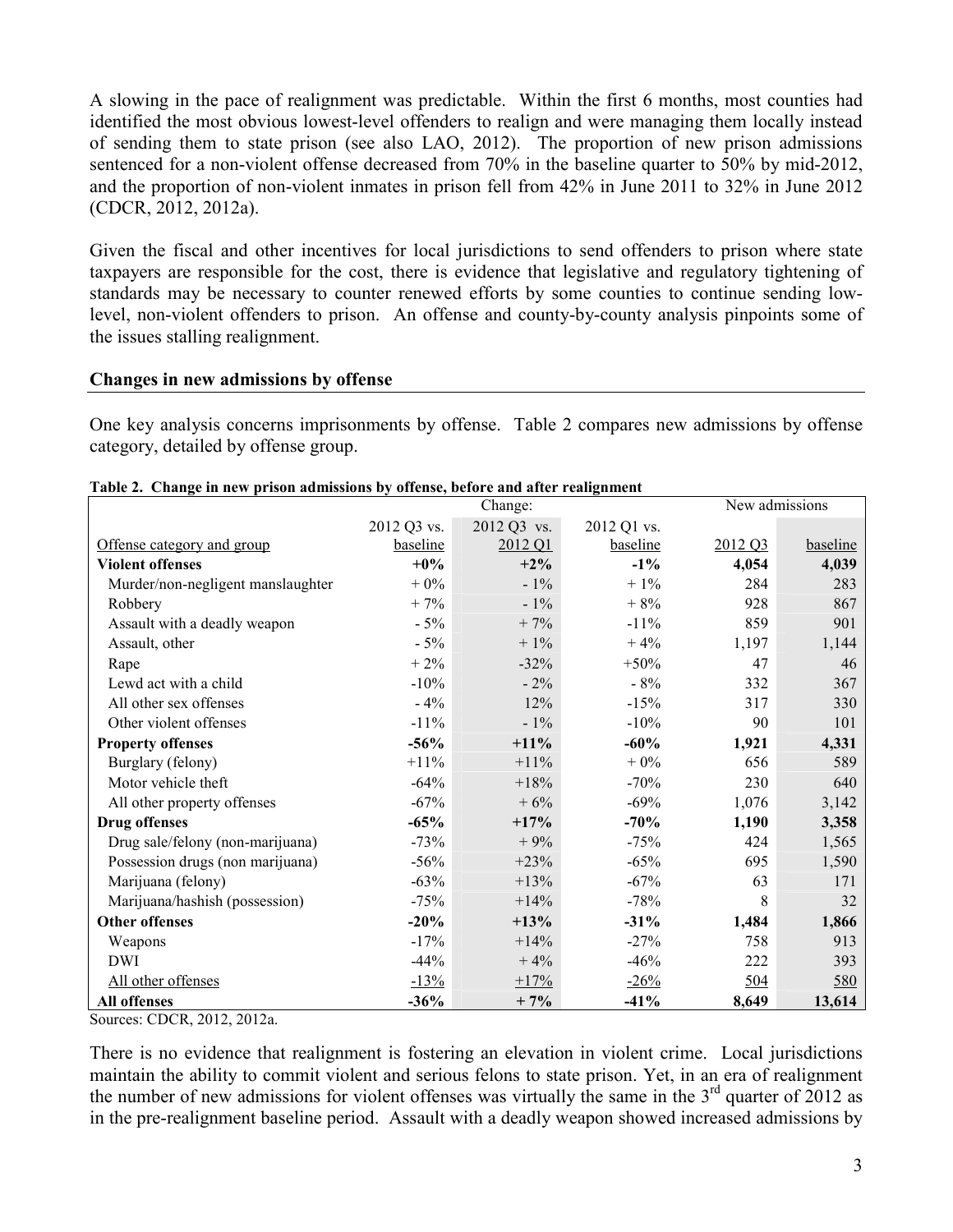7% from the  $1<sup>st</sup>$  to the  $3<sup>rd</sup>$  quarter of 2012 but remained 5% below its baseline level (Table 3). Other assault numbers remained stable. New admissions for homicide, manslaughter, robbery, and rape declined throughout the period.

Rather, the biggest contributors to increased new admissions from the 1st to the  $3<sup>rd</sup>$  quarter of 2012 were drug offenses, followed by "other" and property offenses. Specifically, the most common offenses to show increases were led by simple possession of drugs other than marijuana (up 23%), motor vehicle theft (up 18%), burglary (up 11%), and sales/manufacture of drugs other than marijuana  $(up 9\%).$ 

### **Changes in new admissions by county**

In raw numbers, just one county, San Bernardino, accounted for 30% of the entire increase in new admissions from the  $1<sup>st</sup>$  to the  $3<sup>rd</sup>$  quarter of 2012 (CDCR 2012, 2012a, 2012b). Three counties— Sacramento, San Bernardino, and Kings, with increases of 25% or more—accounted for more than half of the total increase in new prison admissions during that period.

However, when the pre-realignment baseline admissions and levels of imprisonment are compared for the entire year, San Bernardino actually shows a decline in new admissions equal to the state average. In contrast, Sacramento and Kings are among the 12 counties that previously had high imprisonment rates and are displaying less progress in achieving realignment goals.

California's counties varied nearly 10-fold in their rates of imprisonment prior to realignment. According to the mid-2011 prison census, more than 1% of Kings County's residents were in state prison, as were nearly 0.9% of residents of Shasta County. At the other end, fewer than 0.2% of the residents of Nevada, Marin, Contra Costa, and San Francisco counties were in state prison. Counties with low imprisonment rates represent a mix of those with low felony rates (such as Nevada) and those that have developed a high level of self-reliance in managing felon populations locally without imprisonment (such as San Francisco), or both.

One would expect that counties with higher rates of imprisonment prior to realignment would display greater reductions in imprisonments during realignment because they previously had been sending more lower-level property and drug offenders to prison, which are the types of offenders most easily managed at the local level. However, although 50 of the state's 58 counties reduced their new prison admissions during the first year of realignment, their achievements in realigning offenders varied widely. Table 4 divides the counties into higher versus lower than average rates of imprisonment prerealignment, then by lower versus higher than average reductions in prison populations during realignment.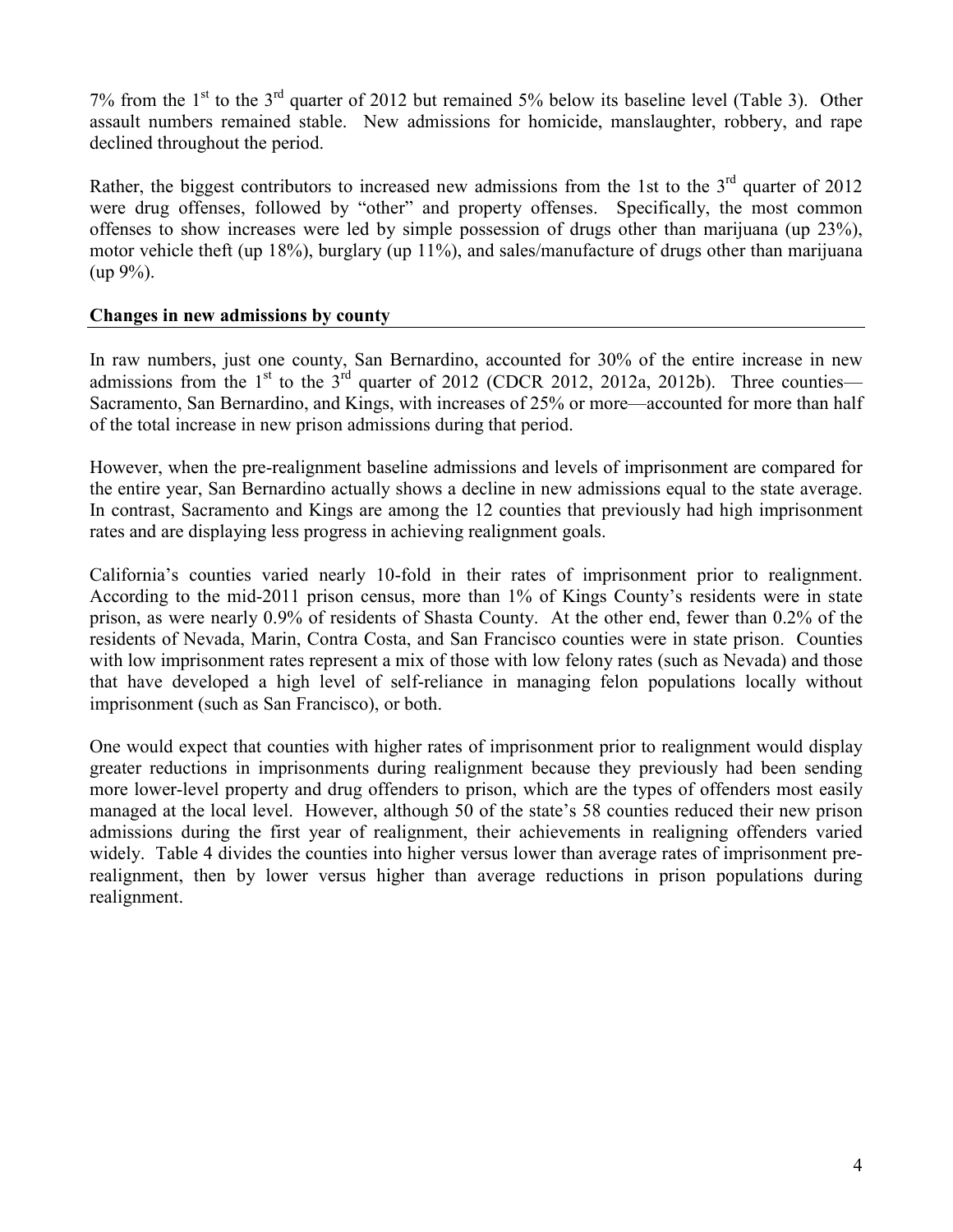|                                       | Table 4. New prison admission rates by county, imprisonment rate prior to realignment, and success in reducing |  |
|---------------------------------------|----------------------------------------------------------------------------------------------------------------|--|
| prison populations during realignment |                                                                                                                |  |

| 1150n populations uuring reangument<br>Ranked by change in realignment rate |               | New prison admission rate |          | New prison admissions |                |
|-----------------------------------------------------------------------------|---------------|---------------------------|----------|-----------------------|----------------|
| County                                                                      | <b>Change</b> | 2012 Q3                   | baseline | 2012 Q3               | baseline       |
| High imprisonment rate, slower reduction under realignment                  | $-24.6%$      | 123.4                     | 163.8    | 1,966                 | 2,609          |
| Del Norte                                                                   | 67.3%         | 140.8                     | 84.2     | 10                    | 6              |
| San Joaquin                                                                 | 21.9%         | 127.9                     | 105.0    | 224                   | 182            |
| Amador                                                                      | 9.6%          | 140.9                     | 128.5    | 13                    | 12             |
| Kings                                                                       | 0.1%          | 296.2                     | 295.9    | 113                   | 113            |
| Lake                                                                        | $-2.5%$       | 146.9                     | 150.7    | 23                    | 24             |
|                                                                             | $-12.1%$      | 106.5                     | 121.1    | 139                   | 157            |
| Stanislaus                                                                  |               |                           |          |                       |                |
| Yuba                                                                        | $-16.2%$      | 203.2                     | 242.6    | 37                    | 44             |
| Sacramento                                                                  | $-24.0%$      | 111.3                     | 146.5    | 400                   | 524            |
| Glenn                                                                       | $-27.3%$      | 113.4                     | 156.0    | 8                     | 11             |
| Shasta                                                                      | $-32.0%$      | 139.3                     | 204.9    | 62                    | 91             |
| Fresno                                                                      | $-35.0\%$     | 131.6                     | 202.6    | 313                   | 477            |
| Riverside                                                                   | $-36.2%$      | 111.0                     | 173.9    | 624                   | 968            |
| High imprisonment rate, rapid reduction under realignment                   | $-39.0%$      | 118.9                     | 194.9    | 4,131                 | 6,773          |
| San Bernardino                                                              | $-37.0%$      | 159.0                     | 252.5    | 825                   | 1,300          |
| Tulare                                                                      | $-38.2%$      | 98.5                      | 159.5    | 112                   | 179            |
| Los Angeles                                                                 | $-39.7%$      | 108.0                     | 179.0    | 2,672                 | 4,412          |
| Kern                                                                        | $-39.7%$      | 151.2                     | 250.8    | 323                   | 532            |
| Yolo                                                                        | $-40.1%$      | 110.5                     | 184.5    | 56                    | 93             |
| Sutter                                                                      | $-40.7%$      | 116.9                     | 197.2    | $28\,$                | $47\,$         |
| Butte                                                                       | $-41.9%$      | 126.4                     | 217.6    | 70                    | 120            |
| Tuolumne                                                                    | $-44.2%$      | 90.2                      | 161.8    | 12                    | 22             |
| Tehama                                                                      | $-44.8%$      | 162.5                     | 294.7    | 26                    | 47             |
| Siskiyou                                                                    | $-64.9%$      | 62.8                      | 178.8    | 7                     | 20             |
| Sierra                                                                      | $-100.0\%$    | 0.0                       | 125.8    | $\boldsymbol{0}$      | -1             |
| Low imprisonment rate, slower reduction under realignment                   | $-26.5%$      | 65.7                      | 89.3     | 1,315                 | 1,789          |
| Calaveras                                                                   | 34.1%         | 107.3                     | 80.0     | 12                    | 9              |
| Santa Cruz                                                                  | 30.8%         | 43.5                      | 33.2     | 29                    | 22             |
| Colusa                                                                      | 24.3%         | 92.2                      | 74.2     | 5                     | $\overline{4}$ |
|                                                                             |               |                           |          | 35                    |                |
| Mendocino                                                                   | 0.2%          | 160.0                     | 159.7    |                       | 35             |
| Merced                                                                      | $-7.5%$       | 103.0                     | 111.3    | 67                    | 72             |
| San Benito                                                                  | $-8.9%$       | 78.5                      | 86.2     | 11                    | 12             |
| Madera                                                                      | $-9.8%$       | 99.5                      | 110.3    | 38                    | $42\,$         |
| Placer                                                                      | $-13.0%$      | 56.7                      | 65.2     | 51                    | 58             |
| El Dorado                                                                   | $-22.6%$      | 68.2                      | 88.1     | 31                    | 40             |
| Alameda                                                                     | $-24.3%$      | 49.6                      | 65.5     | 191                   | 250            |
| Contra Costa                                                                | $-26.5%$      | 37.4                      | 50.9     | 100                   | 135            |
| San Luis Obispo                                                             | $-27.3%$      | 67.7                      | 93.1     | 46                    | 63             |
| Monterey                                                                    | $-29.3%$      | 115.2                     | 163.0    | 122                   | 171            |
| Imperial                                                                    | $-31.1%$      | 71.1                      | 103.3    | 32                    | 46             |
| San Diego                                                                   | $-34.9%$      | 69.0                      | 106.0    | 545                   | 830            |
| Low imprisonment rate, rapid reduction under realignment                    | $-50.0\%$     | 52.4                      | 104.9    | 1,219                 | 2,439          |
| Solano                                                                      | $-36.9%$      | 58.0                      | 91.9     | 60                    | 95             |
| Santa Barbara                                                               | $-37.7%$      | 83.1                      | 133.4    | 89                    | 142            |
| Sonoma                                                                      | $-38.0%$      | 45.9                      | 74.0     | 56                    | 90             |
| Ventura                                                                     | $-38.4%$      | 52.2                      | 84.8     | 109                   | 176            |
| Marin                                                                       | $-39.6%$      | 21.9                      | 36.2     | 14                    | 23             |
| Napa                                                                        | $-42.7%$      | 43.3                      | 75.5     | 15                    | $26\,$         |
| Humboldt                                                                    | $-44.1%$      | 98.2                      | 175.5    | 33                    | 59             |
| Plumas                                                                      | $-49.5%$      | 61.2                      | 121.4    | 3                     | 6              |
| Orange                                                                      | $-49.9%$      | 61.6                      | 123.0    | 473                   | 936            |
| Trinity                                                                     | $-49.9%$      | 29.5                      | 59.0     | 1                     | 2              |
| San Francisco                                                               | $-54.0%$      | 24.0                      | 52.1     | 49                    | 106            |
| Santa Clara                                                                 | $-57.9%$      | 51.7                      | 122.7    | 236                   | 554            |
| San Mateo                                                                   | $-62.0%$      | 38.8                      | 102.0    | 71                    | 185            |
| Nevada                                                                      | $-66.4%$      | 16.4                      | 48.9     | $\overline{4}$        | 12             |
| Mariposa                                                                    | $-74.7%$      | 22.6                      | 89.1     | $\mathbf{1}$          | $\overline{4}$ |
| Inyo                                                                        | $-74.9%$      | 21.7                      | 86.6     | $\mathbf{1}$          | $\overline{4}$ |
| Lassen                                                                      | $-77.3%$      | 47.7                      | 210.0    | 4                     | $18\,$         |
| Mono                                                                        | $-100.0\%$    | 0.0                       | 28.2     | $\boldsymbol{0}$      | $\mathbf{1}$   |
| Alpine                                                                      | n/a           | 0.0                       | 0.0      | $\boldsymbol{0}$      | $\mathbf{0}$   |
| Modoc                                                                       | n/a           | 0.0                       | 0.0      | $\boldsymbol{0}$      | $\mathbf{0}$   |
| <b>Statewide</b>                                                            | $-36.9%$      | 91.4                      | 144.9    | 8,649                 | 13,614         |

Note: Rate is per 100,000 population for 2011 and 2012, annualized. High/low imprisonment and slow/rapid reductions under realignment are relative to state averages. Sources: CDCR, 2012, 2012a, 2012b, 2012c.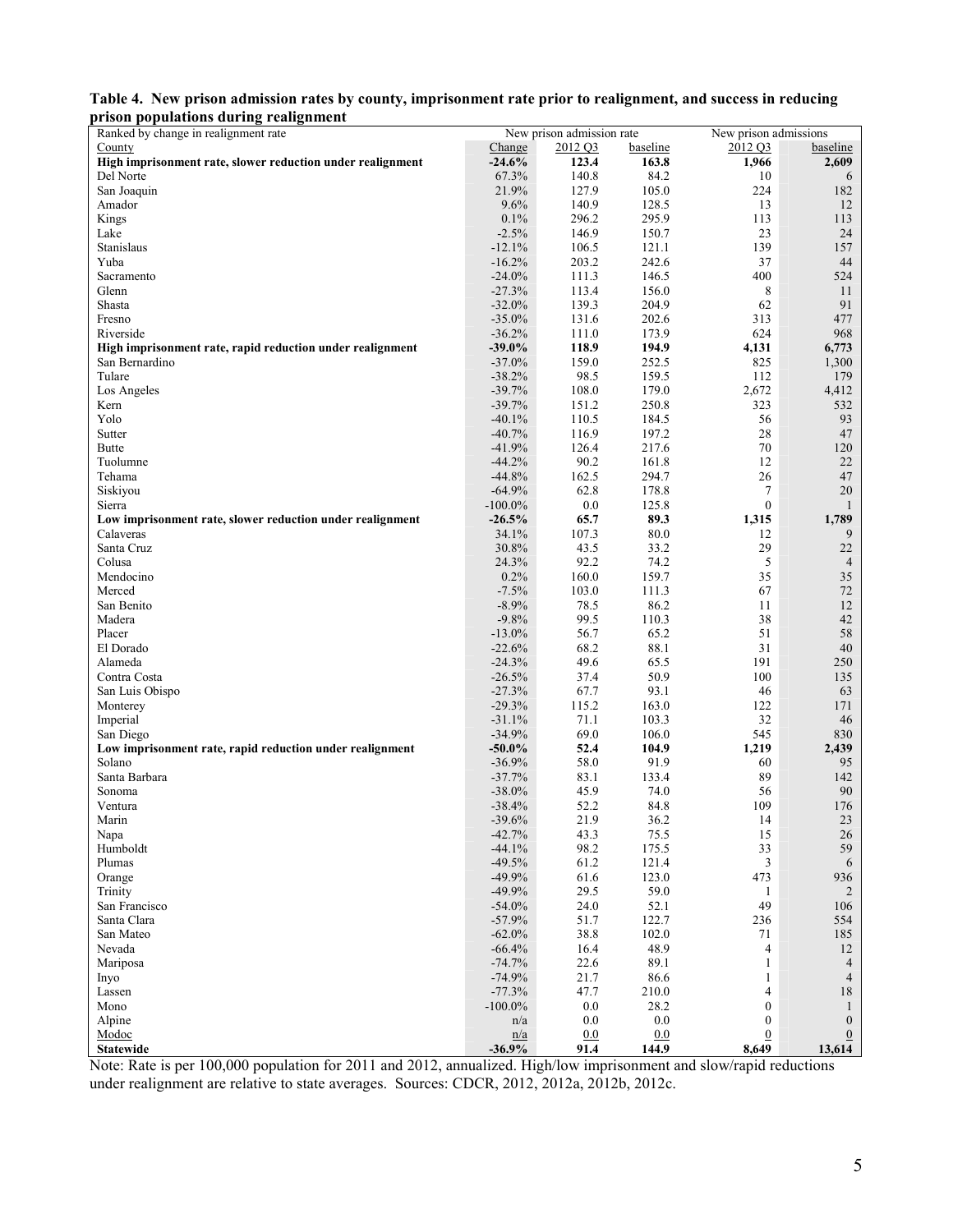Table 4 shows that disparities in the application of justice by geography are widening. During the prerealignment baseline quarter, the 12 highest-imprisoning counties had imprisonment rates 85% higher and committed 56% more felons to state prison (163.8 per 100,000 population) than did the 20 lowestimprisoning counties (104.9). After a year of realignment, the gap in new prison admission rates between the highest-imprisoning (123.4) and lowest-imprisoning (52.4) counties had widened to 135%.

On a county-by-county basis, there is a general but not a perfect correlation between high rates of imprisonment and imprisoning more nonviolent offenders. Sending fewer nonviolent felons to state prison could achieve realignment goals without further reform. Nearly 6 in 10 prisoners from San Joaquin and Los Angeles counties were nonviolent, compared to one-third from Alameda and San Francisco. These county-by-county disparities in the application of AB 109 stem from the significant latitude in local authority regarding criminal justice practices and a lack of statewide accountability measures to ensure the uniform application of criminal justice standards.

Under AB 109, counties were given broad discretion in the implementation of its mandates within their responsibility to uphold its purpose of reducing the state prison population. For example, if Los Angeles alone sent nonviolent offenders to prison at the state average, prison populations would fall by 2,000. Reducing the proportion of nonviolent offenders admitted to prison from the current 53.1% to 40% (as counties as diverse as Madera, Contra Costa, and Santa Barbara already have done) would cut prison populations by another 18,000, easily meeting 2017 prisoner reduction goals.

## **Conclusion**

The pace of realignment was expected to slow after initial policies realigned the lowest-level offenders from state prison to local management. However, realignment has stalled and even reversed slightly as the number of new admissions to state prisons rose in the  $2<sup>nd</sup>$  and  $3<sup>rd</sup>$  quarters of 2012, and total prison populations halted their previous decline and remained steady into the fall months of 2012. Part of this increase is due to a recent rise in new admissions by counties such as San Bernardino and Los Angeles that previously had larger than average reductions. It remains to be seen whether there have been any significant changes in judicial and prosecutorial practices regarding the AB 109 population.

The evidence indicates that reductions in prison admissions and populations will soon resume, though at a much slower pace than in realignment's first 6 months. There are modest reforms that could assure that realignment meets or exceeds its goal of reducing prison population by 40,000 by 2017, including expanding the use of fire camps and alternative custody programs, increasing the amount of credits inmates earn, and sentencing reform (LAO, 2012, p.10).

The most easily addressed problem is that many counties, led by Stanislaus, San Joaquin, Orange, and Los Angeles, continue to send large numbers of nonviolent offenders to state prison. For example, 60% of the new admissions to state prison in the 3rd quarter of 2012 from Stanislaus and San Joaquin counties were for nonviolent offenses, nearly double the proportion from Alameda and San Francisco counties. That the latter counties can manage nonviolent offenders locally suggests that many of the 4,600 nonviolent offenders sentenced to prison in the 3rd quarter of 2012 could have been retained at the local level. Deeper analyses of local judicial and prosecutorial practices, including an examination of the offenders' criminal histories, are necessary to explore the causes for these trends further.

The second, overlapping problem lies primarily in a dozen counties, led by San Joaquin, Kings, Stanislaus, Yuba, and Sacramento, which have continued high rates of imprisonment and displayed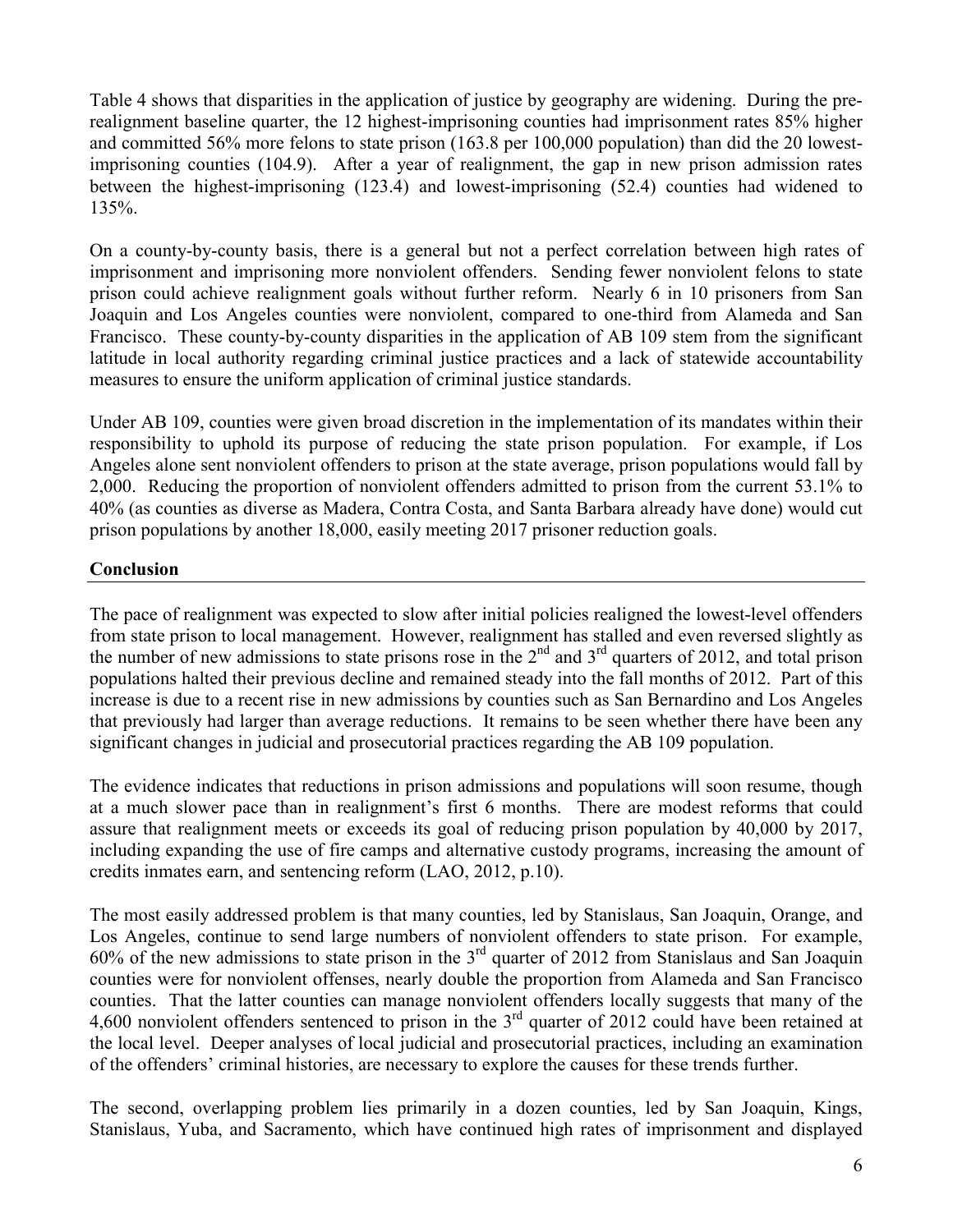lower than average reductions during realignment. By the 3<sup>rd</sup> quarter of 2012, these counties were committing 4 to 8 times more state prisoners per capita than were low committing counties such as San Francisco, San Mateo, and Santa Clara.

One solution, similar to that applied to state juvenile correctional facilities, is for the state to charge each county a substantial fee based on the number of their lower-level offenders, defined by law, who are housed in prison and the seriousness of their offense. In particular, strong fiscal disincentives could discourage counties from using state prison for the 2,000 offenders imprisoned in the  $3<sup>rd</sup>$  quarter of 2012 for such offenses as simple possession of drugs, petty theft with a prior offense, second-degree burglary, motor vehicle theft, drunken driving, and other locally manageable crimes.

Nevertheless, large reductions in prison numbers were achieved during realignment's first year with no indications of increased violent crime. Along with tightening prison eligibility criteria, local exploration of strategies to reduce the high recidivism rates that have especially plagued property and drug offenders released from state prison are paramount. Realignment's first year was successful beyond initial expectations, but increases in new admissions have recently emerged, and policies must evolve to address them.